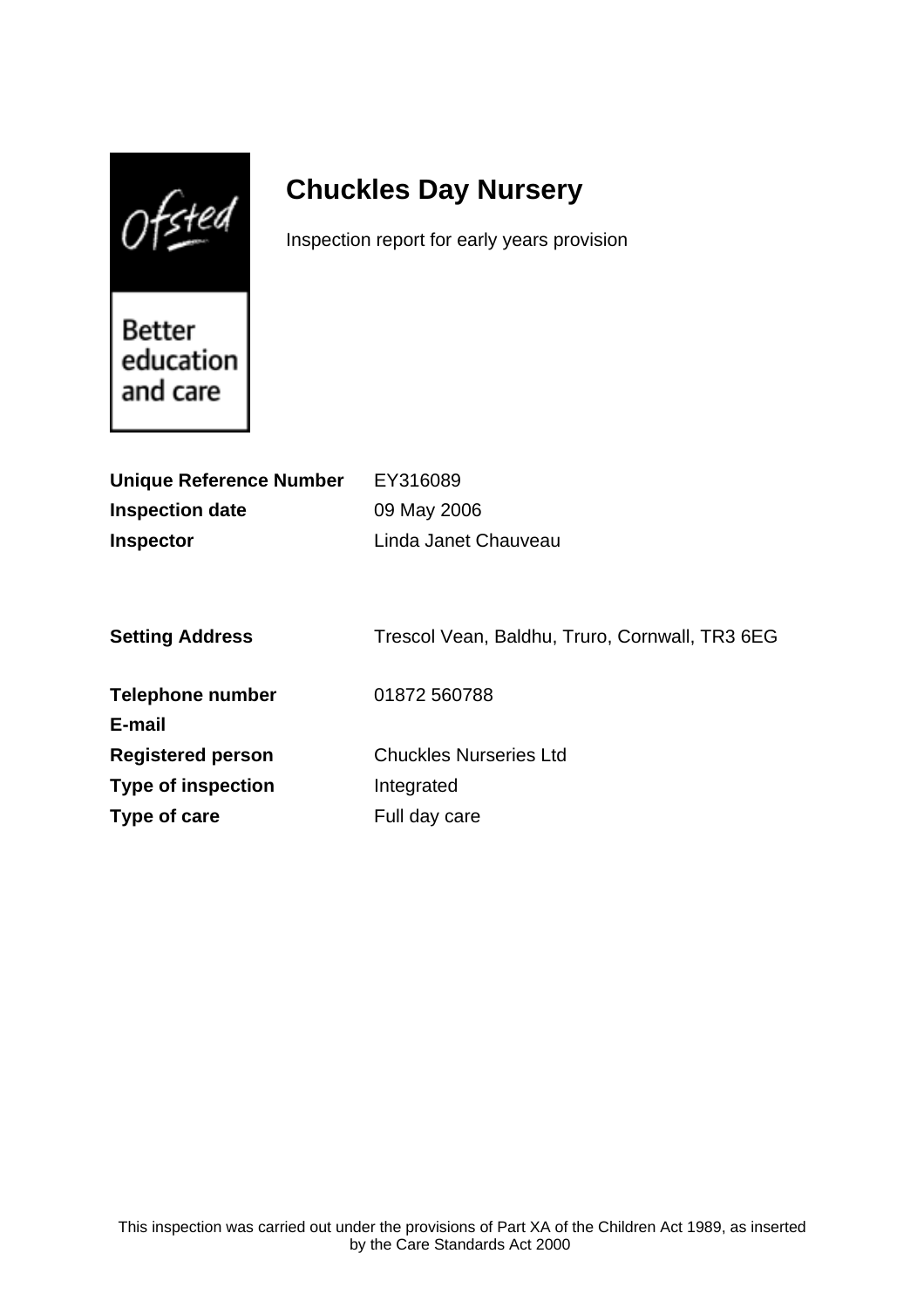# **ABOUT THIS INSPECTION**

The purpose of this inspection is to assure government, parents and the public of the quality of childcare and, if applicable, of nursery education. The inspection was carried out under Part XA Children Act 1989 as introduced by the Care Standards Act 2000 and, where nursery education is provided, under Schedule 26 of the School Standards and Framework Act 1998.

This report details the main strengths and any areas for improvement identified during the inspection. The judgements included in the report are made in relation to the outcomes for children set out in the Children Act 2004; the National Standards for under 8s day care and childminding; and, where nursery education is provided, the Curriculum guidance for the foundation stage.

The report includes information on any complaints about the childcare provision which Ofsted has received since the last inspection or registration or 1 April 2004 whichever is the later.

## **The key inspection judgements and what they mean**

Outstanding: this aspect of the provision is of exceptionally high quality Good: this aspect of the provision is strong Satisfactory: this aspect of the provision is sound Inadequate: this aspect of the provision is not good enough

For more information about early years inspections, please see the booklet Are you ready for your inspection? which is available from Ofsted's website: www.ofsted.gov.uk.

# **THE QUALITY AND STANDARDS OF THE CARE AND NURSERY EDUCATION**

On the basis of the evidence collected on this inspection:

The quality and standards of the care are satisfactory. The registered person meets the National Standards for under 8s day care and childminding.

The quality and standards of the nursery education are satisfactory.

## **WHAT SORT OF SETTING IS IT?**

Chuckles Day Nursery, Trescol Vean is one of 3 nurseries run by Chuckles Nurseries Ltd. It opened in 2005 and operates from a detached premises in the hamlet of Baldhu, close to the city of Truro, Cornwall. A maximum of 45 children may attend the nursery at any one time. The nursery is open each weekday from 08:00 until 18:00 for 51 weeks of the year. All children share access to a secure enclosed play area.

There are currently 18 children from birth to 5 years on roll. Of these, 3 children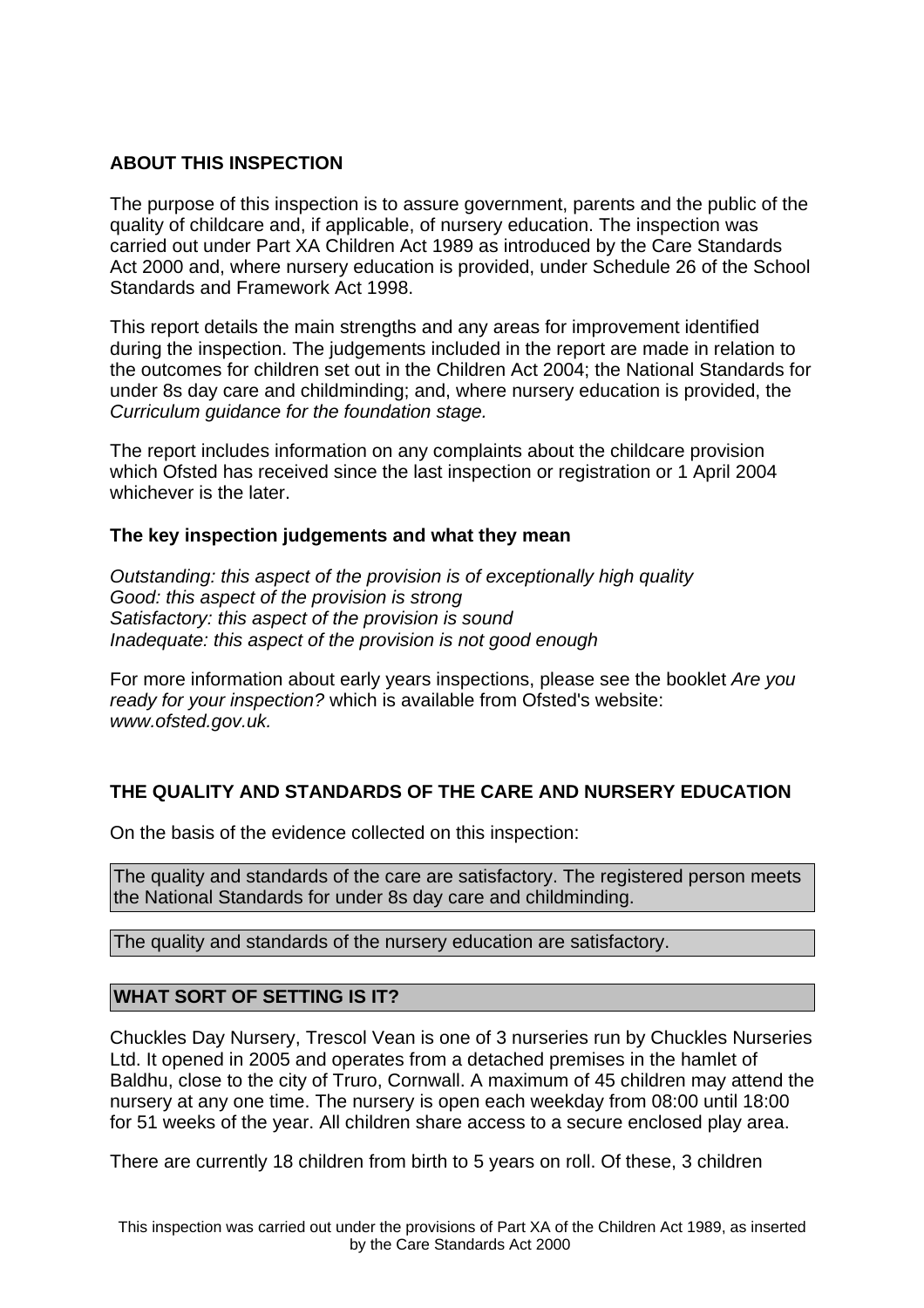receive funding for nursery education. Children come from a wide catchment area.

The nursery employs 3 staff. Over half the staff have early years qualifications to National Vocational Qualification (NVQ) level 2 or 3. The setting receives support from an advisory teacher from the local authority and is a member of the Kernow Association of Day Nurseries.

# **THE EFFECTIVENESS OF THE PROVISION**

## **Helping children to be healthy**

The provision is satisfactory.

Children benefit from being cared for by staff who have a sound understanding of the nurseries health and hygiene policies. They are kept safe from infection as staff clean tables and surfaces and follow sensible procedures when carrying out nappy changes. Children learn the importance of good personal hygiene through daily routines, such as washing hands after using the toilet and before lunch and snack times. However, the location and accessibility of the toilets means that children are unable to develop independent personal care skills without adult supervision. Children's health is safeguarded as staff hold current first aid certificates, complete required accident and medication records and take note of children's individual health and dietary requirements.

Children enjoy a healthy and nutritious diet. They have an appetising, cooked two-course lunch each day, such as homemade curry with rice and fresh vegetables, apple and pear crumble with custard. The chef employed by the nursery will tailor her menus to meet children's individual dietary needs. Babies' health and well-being is promoted by staff who follow individual routines for rest and feeding. Staff ensure that children receive sufficient drinks during the day, with water readily available.

All children have regular opportunities to learn about keeping healthy by enjoying exercise and time spent in the fresh air. Children enjoy being active, playing on sit-and-ride toys and enjoying the experience of being outside. The spacious outdoor area has not yet been developed to offer older and more able children challenging activities to develop strength and climbing skills. Indoors, younger children are able to practice crawling and walking in a safe environment, and to develop their climbing skills using appropriate apparatus. Older children are learning to use a variety of tools, such as scissors and large paintbrushes to develop small muscle control. They develop co-ordination whilst throwing and catching soft shapes. Planned activities teach children about their bodies and keeping healthy.

## **Protecting children from harm or neglect and helping them stay safe**

The provision is good.

Children enjoy a safe and secure environment, where risks have been minimised. All areas of the nursery are clean and well maintained. The nursery is organised very effectively to enable children to move around freely and in safety. All areas of the nursery are visually stimulating with a good range of posters and children's work on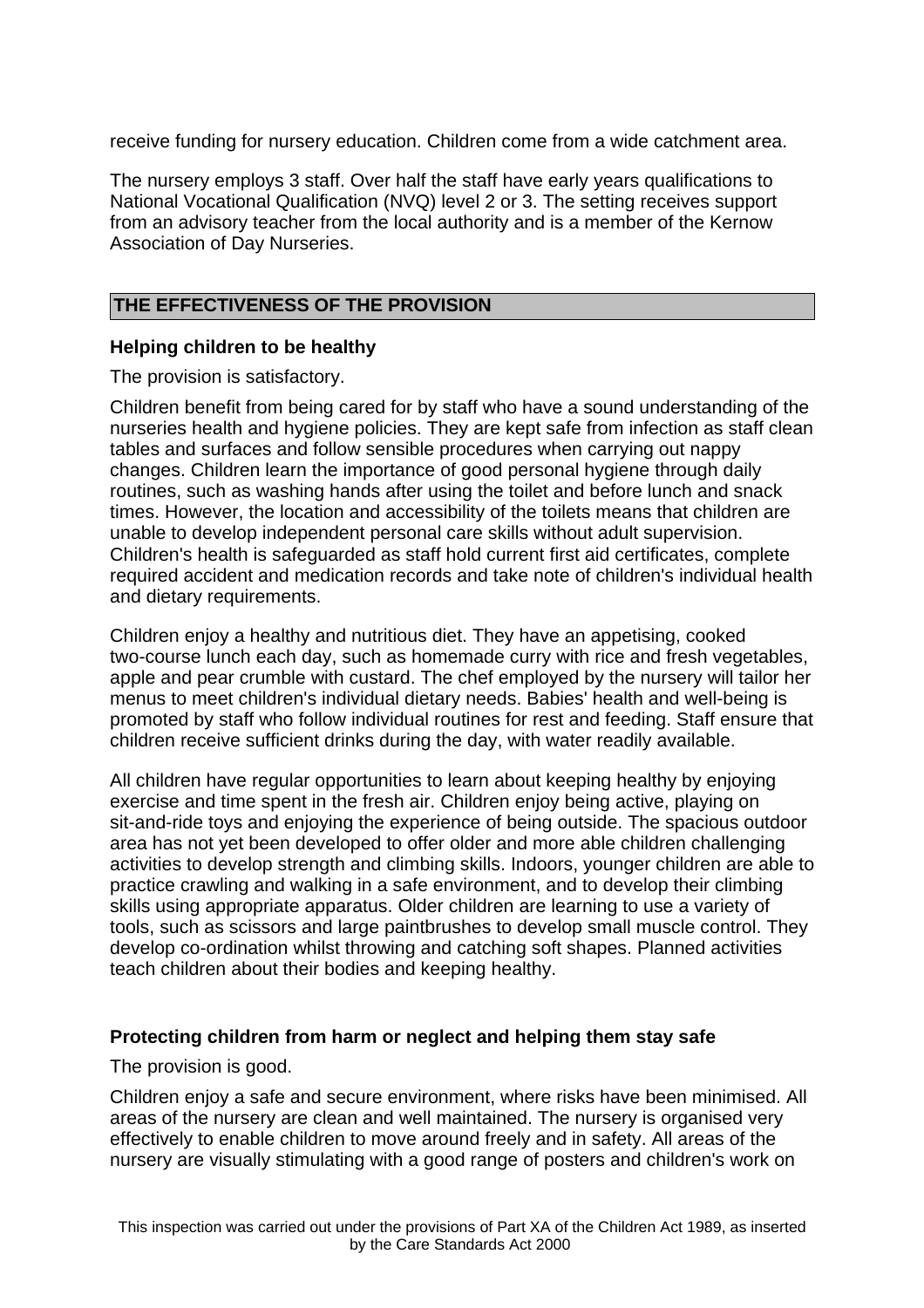show. Children play with a good variety of well-maintained toys at tabletop and on floor level. There are opportunities for children to make safe and independent play choices, for example from the writing area and toy baskets. Resources are in good condition and include natural as well as manufactured materials. Outdoors, children play safely in a spacious and secure area.

Children benefit from a good range of safety measures; for example, external doors cannot be opened from the outside, staff carefully monitor all visitors to the premises and all electrical and fire safety equipment is regularly checked and serviced. Staff follow comprehensive health and safety policies to ensure that risks to children are minimised and that they are kept safe. Children are protected from possible abuse or neglect. The nursery co-owner co-ordinates child protection issues and staff receive child protection training as part of their induction to the nursery. All staff are aware of procedures to follow and have a sound awareness of the types of abuse and signs to look for.

## **Helping children achieve well and enjoy what they do**

The provision is satisfactory.

All children enjoy their time at the nursery. Younger children are offered choices that stimulate and engage their interest. A curriculum, relating to the early years guidance, the Birth to three matters framework, is planned for them. Staff make observational records of children's development. Communication skills are developed by staff as they sit and cuddle babies, talking to them, making sounds and vocalising whilst maintaining good eye contact. Mirrors and collages of babies' faces help to develop a sense of self. Toddlers and babies use well-resourced treasure baskets to explore the texture and shapes of natural materials such as fire cones and sponges. Their senses are stimulated as they watch coloured light and water features and as they shake and rattle bottles filled with coloured sand, water and pasta. They enjoy drawing with crayons and building using recycled materials. Toddlers enjoy the challenge of climbing up and sliding down the indoor climbing frame as they develop strength, co-ordination and confidence.

#### Nursery Education

The quality of teaching and children's learning is satisfactory. Children follow a planned curriculum, which is designed to cover all areas of learning and links to the stepping stones towards the early learning goals. Weekly target activities focus on key learning intentions. However, not all staff understand the purpose of the key learning intentions and records are not always made to assess children's progress against them. Staff have started to make some developmental observations on children but these have not been used to plan individual progress targets for them. Staff tailor activities to meet children's needs, aware that younger children have a limited attention span and are, therefore, unable to sustain engagement for long periods. Staff ensure sufficient variety and choice is available to stop children becoming restless.

Children are starting to develop confidence and self-esteem. They enjoy relating to staff, discussing favourite toys and home life. Staff support children in developing self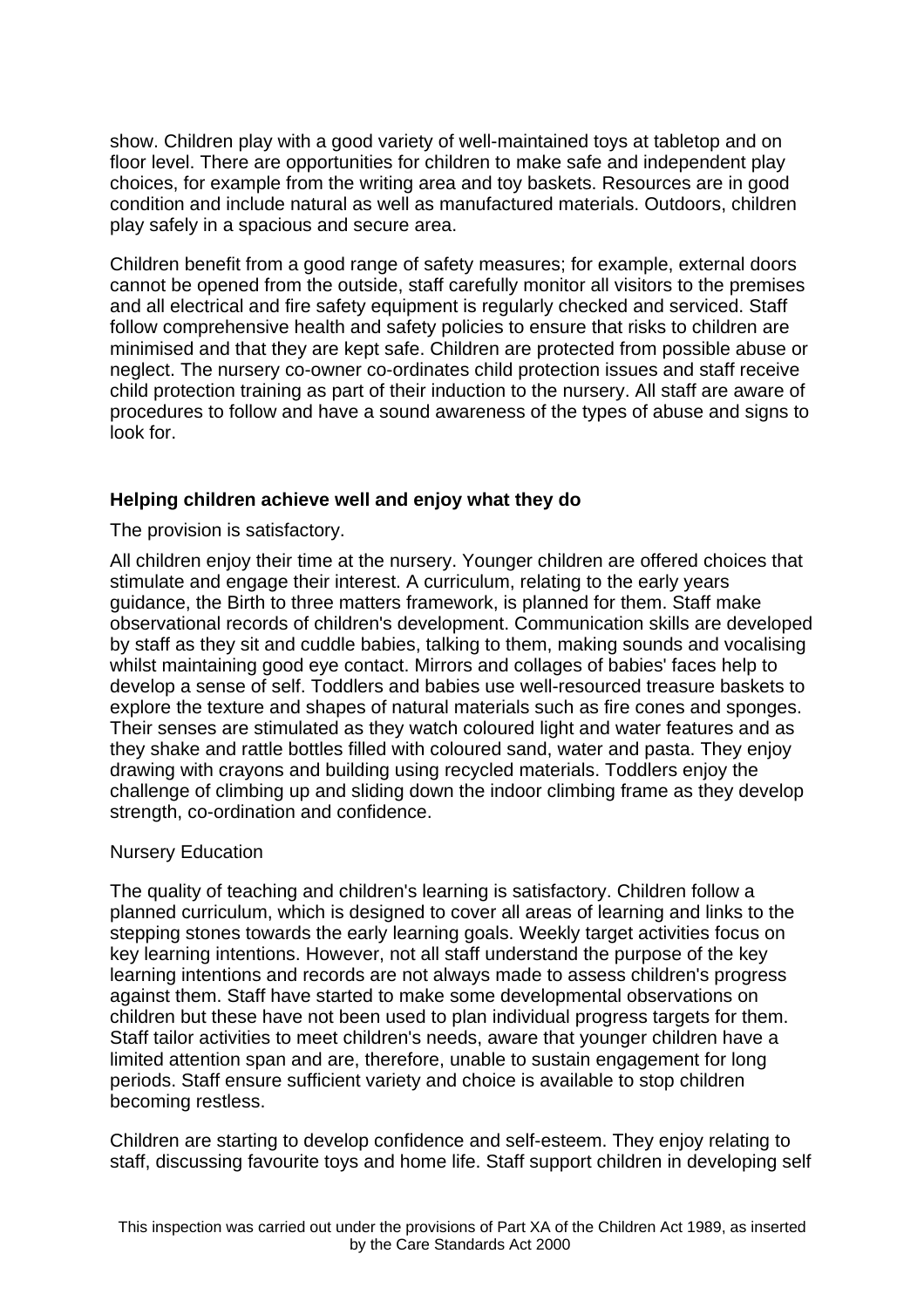care skills, for example, when visiting the toilet and washing their hands. Children have opportunities to develop mark-making skills using a variety of tools; brushes, crayons and pencils. Writing is given purpose through the clear labelling of resources and equipment throughout the nursery. Children enjoy listening to stories and singing familiar nursery rhymes. Staff use small group activities to extend vocabulary such as explaining that peeled orange pieces are called segments. Staff teach children that books can be used as a source of information through the imaginative displays of books on growth and living things on the interest table.

Children are starting to develop an awareness of number through planned activities such as playing snakes and ladders on the floor mat and using dried pulses to form numerals. However, staff do not make use of everyday routines such as snack and circle times to introduce the concepts of shape, space and calculation. Children have opportunities to develop technology skills using the computer to complete simple programmes. They explore and investigate, smelling and tasting fruit and learning that their pips can be planted to grow. Children show interest in people familiar to them as they discuss home life with staff and have planned opportunities to learn about the wider world. Staff do not fully utilise group activities to develop children's awareness of a sense of time and place. A well-resourced role-play area provides children with opportunities to develop their imaginations. Children enjoy exploring sound and rhythm using a variety of musical instruments, singing familiar songs and joining in with nursery rhymes. They use their senses to explore the texture of mixtures of corn flour and water and play dough, smelling the lemon and orange scents in them.

## **Helping children make a positive contribution**

## The provision is satisfactory.

Children are developing their relationships with staff and each other. Recent staff changes and the use of several relief staff has resulted in the lack of a consistent staff team at the nursery. However, the use of effective settling in procedures and by staff ensuring that individual children's information is fully shared, ensures that children receive appropriate care. Staff are friendly and approachable, they talk with children and their families about events at home, this helps build positive and trusting relationships. Children's behaviour is good; staff manage children effectively encouraging them to follow simple instructions and rewarding them with warmth and praise for their participation and help. As a result, children develop self-esteem and confidence to express their thoughts and feelings.

Children have equal access to all activities and resources provided. Children learn about their local community and the wider world through planned activities. There are sufficient resources and visual displays to develop children's understanding of other cultures and lifestyles. Staff are aware of the nursery's procedures to support children with additional needs and would liaise with outside agencies should this be required. The nursery's owners have plans in place to develop the premises to accommodate children with mobility problems should the need arise. The nursery fosters children's spiritual, moral, social and cultural development.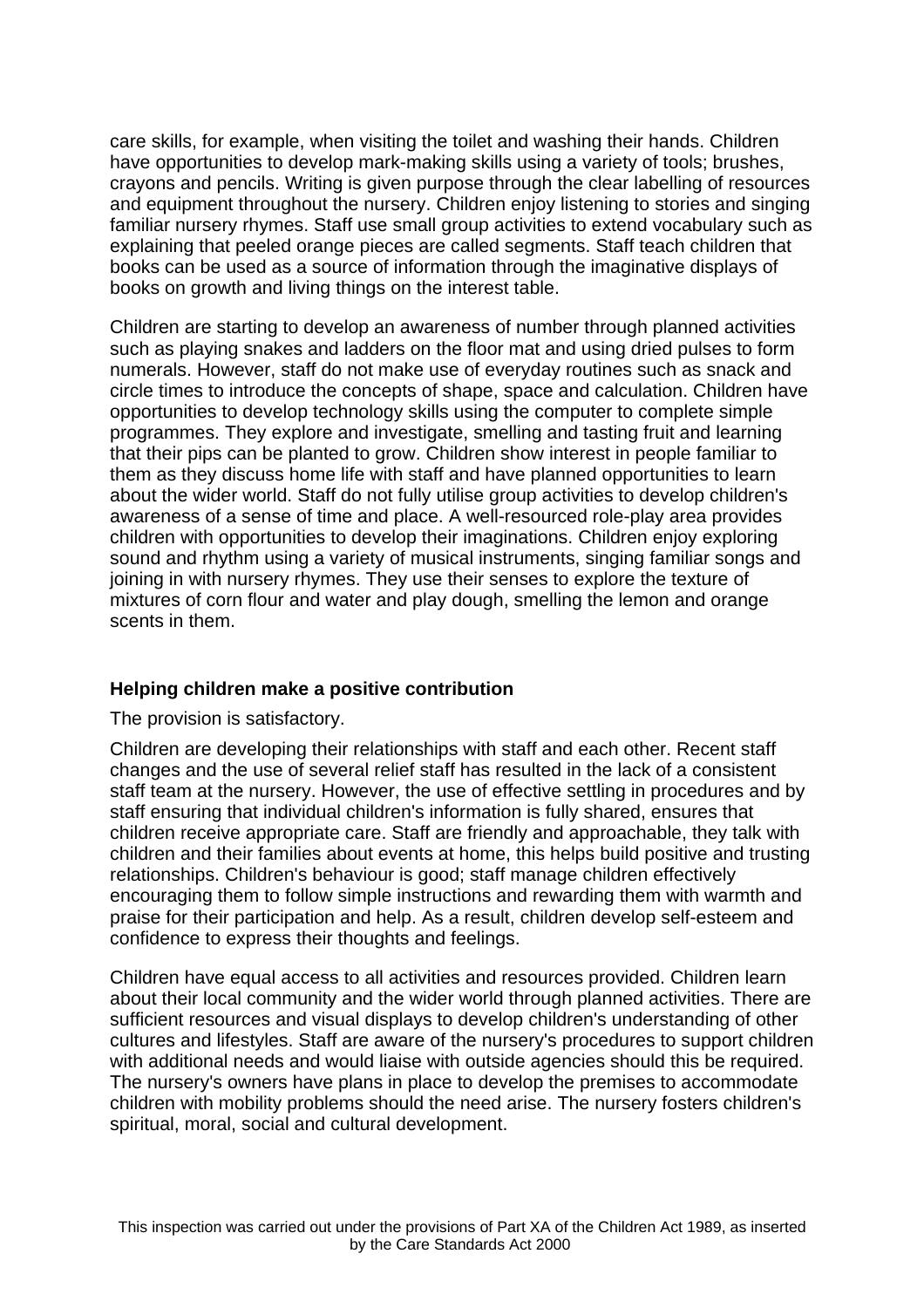The partnership with parents is satisfactory. Parents receive adequate information about the nursery's operational procedures; they are referred to the notice board for more detailed information on policies. At the time of inspection, this information was not being displayed. The procedure to enable parents to raise concerns has been updated in line with changes to National Standards. Staff have friendly, informal, relationships with parents and use discussion to update parents on their child's progress. Progress meetings are planned. However, parents whose children receive nursery education, receive insufficient information on the Foundation Stage. Their views are not sought on their child's abilities before receiving nursery education or on individual progress targets set for their children. Parents receive on-going information about the education curriculum and suggestions of activities to promote children's learning at home.

## **Organisation**

The organisation is satisfactory.

Children attending the nursery benefit from being looked after in a well-organised environment. Staff know their roles and responsibilities and implement daily routines to give children a broad range of experiences. All legally required documentation that contributes to children's health, safety and well-being is in place and regularly reviewed. Children's records and nursery documentation is stored securely and confidentiality is maintained. The nursery co-owner has used relief staff employed at her other nurseries to cover recent staff changes. She is fully aware of the new recruitment requirements. She has developed robust systems to recruit and assess the suitability of new and existing staff.

The leadership and management of the nursery are satisfactory. The nursery education programme has been recently implemented and, at present, a small number of children attending the nursery receive funded nursery education. The nursery co-owner is aware that recent staff turnover has led to inconsistencies in the presentation of the programme. She is taking steps to rectify this by employing a qualified teacher to co-ordinate nursery education for all nurseries owned by Chuckles Nurseries Ltd. The nursery also receives support visits from staff employed by the local authority Family Services to help improve standards of care and nursery education. The nursery uses local authority resource documents as an aid to planning. The nursery co-owner ensures that her staff regularly attend training events organised through the local authority to keep up to date with latest thinking and newest practice. The setting meets the needs of the range of children for whom it provides.

## **Improvements since the last inspection**

Not applicable

# **Complaints since the last inspection**

There have been no complaints made to Ofsted since registration. The provider is